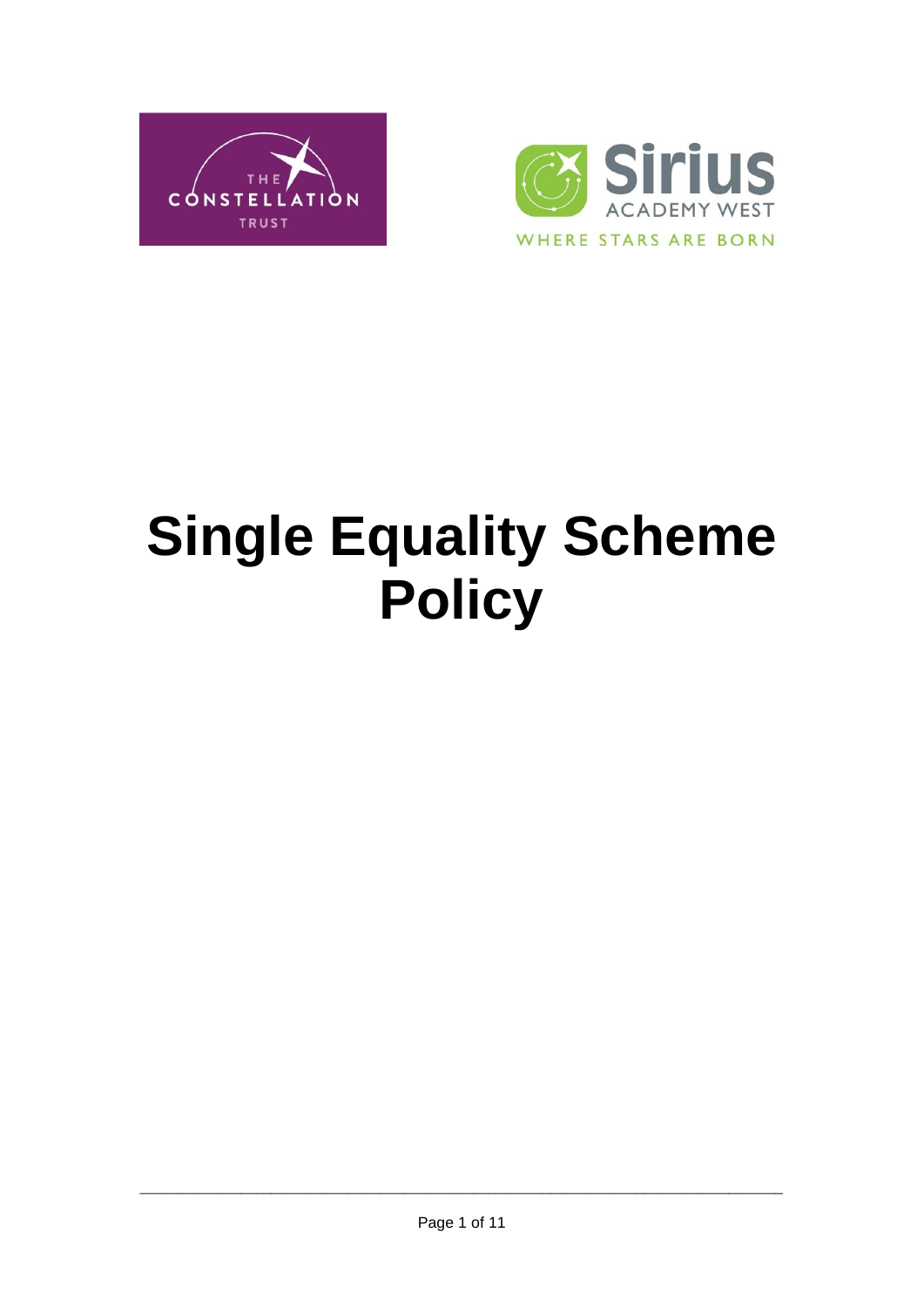#### **Single Equality Scheme Policy**

#### **1 Statement of Policy**

The Constellation Trust is committed to creating an environment which will promote equality of opportunity for all members of its community including students, staff, parent/carers and others working in partnership with it.

#### **2 Background**

- 2.1 This policy will set out how the Trust will meet and respond to its responsibilities under the Equality Act 2010 as set out in the Public Sector Equality Duty, April 2011.
- 2.2 In order to ensure that our equality information and objectives are easily accessible we will
	- Publish our Single Equality Scheme (SES) on the Trust website
	- Raise awareness of the SES through the school/academy newsletters, assemblies, staff meeting and other communications
	- Make sure hard copies are available and in an appropriate format for visually impaired or EAL users where applicable
	- Our equality information will be updated on an annual basis
	- Progress against our current equality objectives will be reviewed on a regular basis (please see equality objective action planning) and new equality objectives will be published in 2016

### **3 Other Policies**

- 3.1 This policy should be read in conjunction with the following:
	- Anti-Bullying Policy\*
	- Behaviour Management Policy\*
	- Health & Safety Policy
	- $\bullet$  Inclusion Guide\*
	- Safer Recruitment and Selection guidelines (within the Safeguarding Policy)
	- Sex and Relationship Education Policy\*
	- Whistleblowing Policy

\*school/academy specific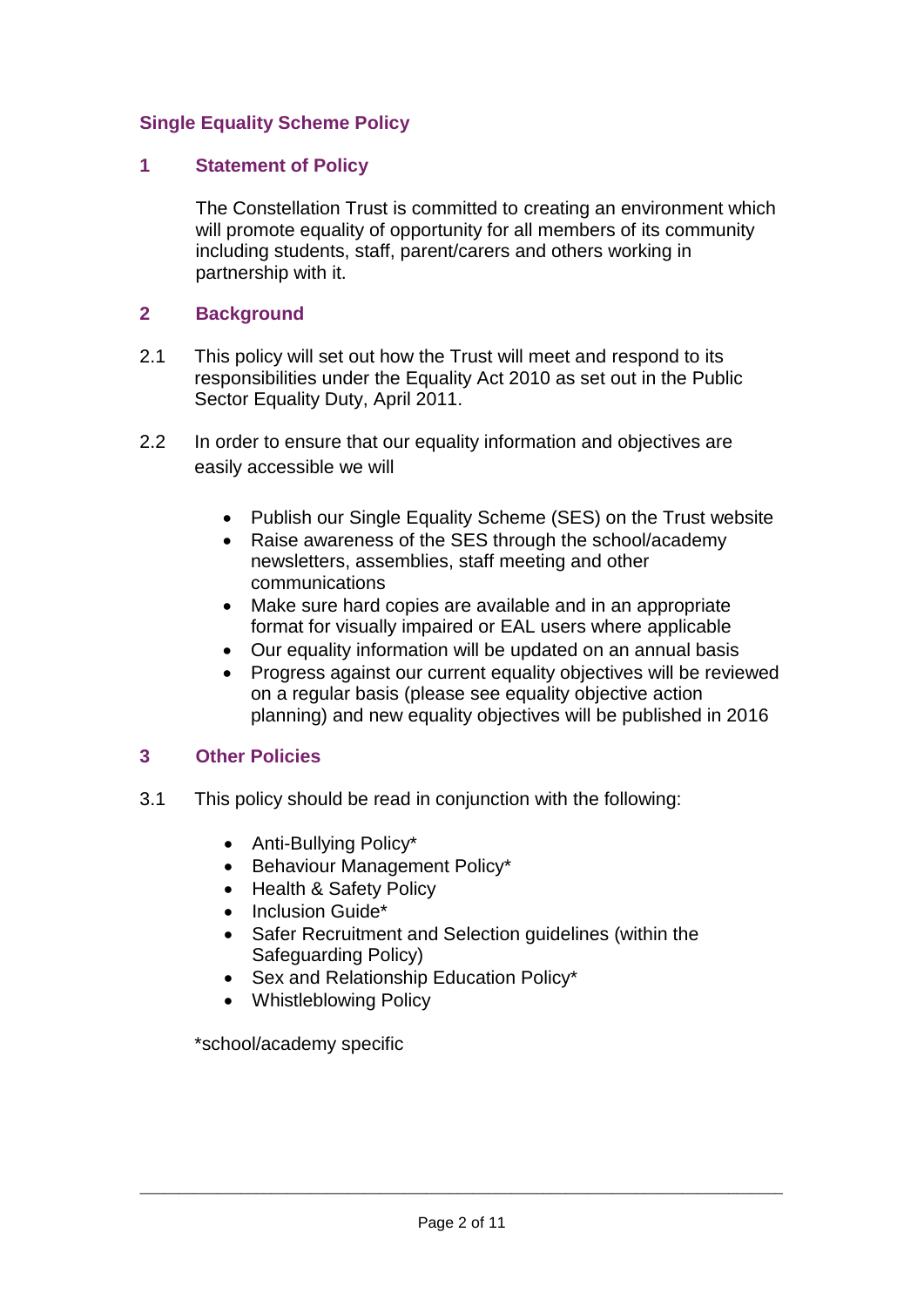# **4 Statutory Requirements: The Public Sector Equality Duty**

- 4.1 The Public Sector Equality Duty came into force on the 6 April 2011 and replaced the separate duties relating to race, disability and gender equality
- 4.2 In order to comply with the Public Sector Equality duty, set out in section 149 of the Equality Act 2010, and in line with its ethos of excellence and opportunity for all its students and staff, the Trust will have due regard to the need to:
	- Eliminate discrimination and other conduct that is prohibited by the Act
	- Advance equality of opportunity between people who share a protected characteristic and people who do not share it
	- Foster good relations across all characteristics between people who share a protected characteristic and people who do not share it
- 4.3 The Equality Act 2010 states that having due regard for advancing equality involves:
	- Removing or minimising disadvantages suffered by people due to their protected characteristics
	- Taking steps to meet the needs of people from protected groups where these are different from the needs of other people
	- Encouraging people from protected groups to participate in public life or in other activities where their participation is disproportionately low

(EHRC, *The Essential Guide to the Public Sector Equality Duty*, 2011, p9).

### **5 Protected Charateristcis**

- 5.1 The Public Sector Equality duty covers the following eight protected characteristics:
	- Age
	- Disability
	- Gender Reassignment
	- Pregnancy and Maternity
	- $\bullet$  Race
	- Religion or Belief
	- Sex
	- Sexual Orientation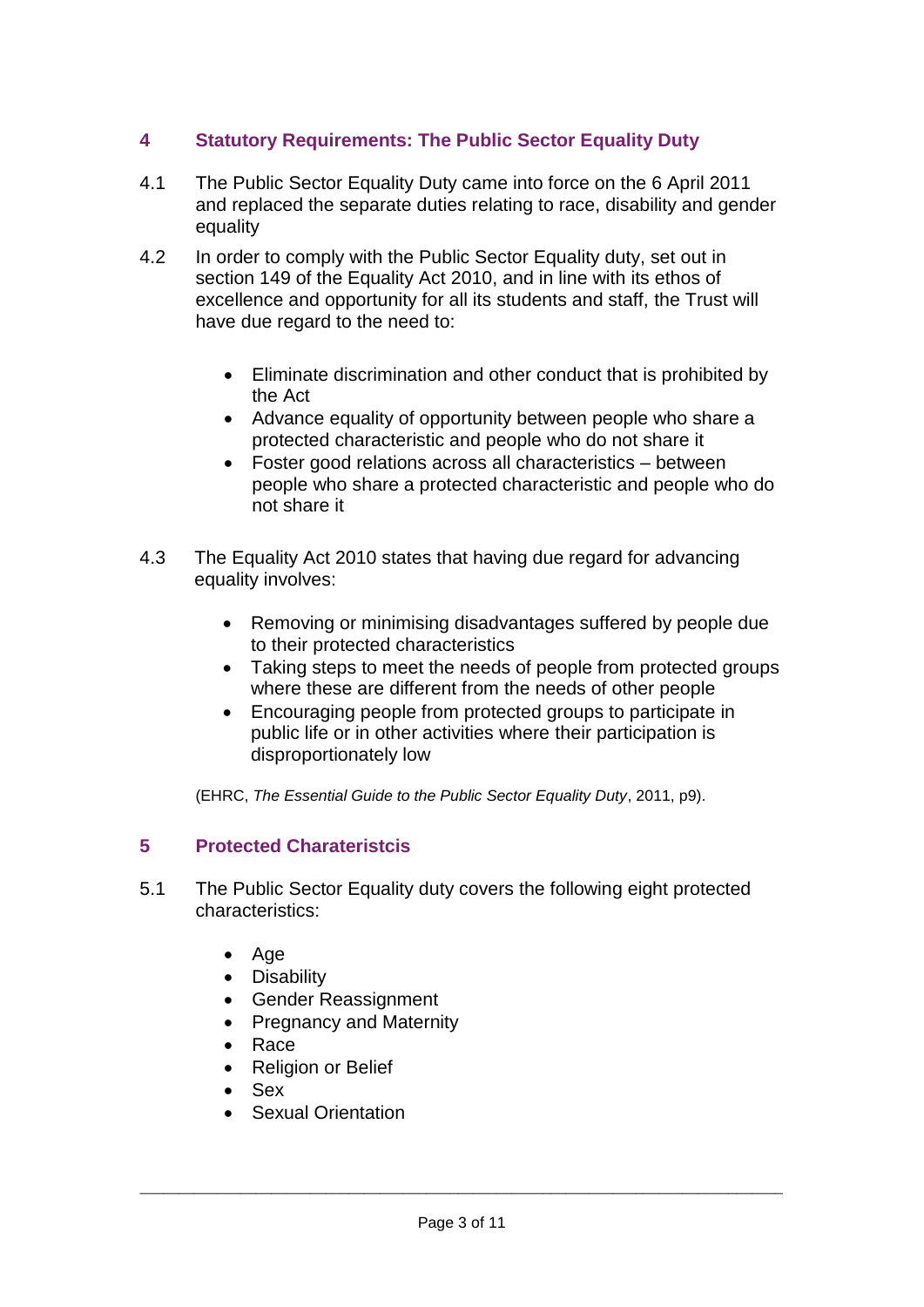- 5.2 The Trust will ensure that in all its policy, practice and development these are considered in terms of the impact of these policies, practice and development, to ensure that discrimination against them is eliminated and good relations and equality of opportunity between people of these protected characteristics and no characteristic is fostered and developed.
- 5.3 The Trust will continue to organise students in groups according to age under the exemption to schools regarding age as a protected characteristic including where students are above the age of 18 as outlined in DfE, *Equality Act 2010: Advice for School Leaders, School Staff, Governing Bodies and Local Authorities*, 2011, p5.

### **6 Statutory Requirements: The Specific Duties**

- 6.1 As a public body, the Trust will fulfil its duty to:
	- Publish information to demonstrate compliance with the Equality Duty, at least annually
	- Set and publish equality objectives, at least every 4 years (currently 1 year)
	- All information will be published in a way which makes it easy for all stakeholders to access and understand including making reasonable adjustments to meet the needs of stakeholders within a protected characteristic.

### **7 Publishing Information**

- 7.1 The Trust will meet the requirement as a public body to publish information to show that we have consciously thought about the three aims of the Equality Duty as part of the process of decision-making. The information published will include:
	- Information relating to employees who share protected characteristics (for public bodies with 150 or more employees)
	- Information relating to people who are affected by the Trust's policies and practices who share protected characteristics
	- The Trust will not publish specific information on staff or students in protected characteristics where the numbers sharing that characteristic may enable identification of specific individuals as this would be in contravention of the Data Protection Act 1998.

# **8 Setting Equality Objectives**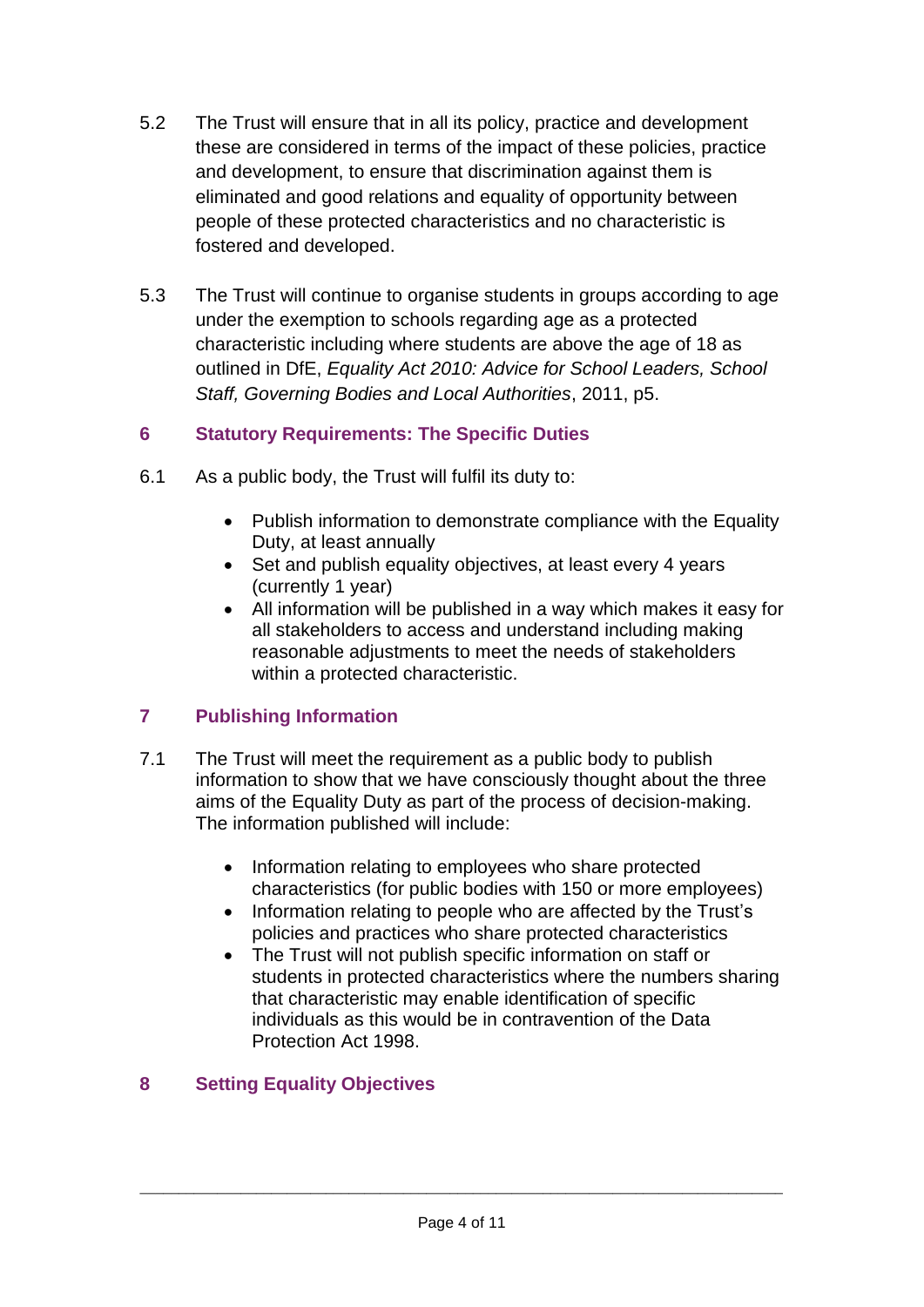- 8.1 The Trust will take into account evidence of equality issues across all its functions when setting, monitoring and reviewing its Equality Objectives.
- 8.2 The Trust will consider issues affecting people sharing each of the protected characteristics.
- 8.3 The Trust will give regard to each of the three aims of the Equality Duty.
- 8.4 Equality objectives will be specific and set out how progress will be measured.
- 8.5 Equality objectives and progress against them will be published on the Trust website and available in alternative formats where reasonable adjustment is needed to allow access to them by a stakeholder.

#### **9 Responsibilities**

- 9.1 The Board of Directors are responsible for ensuring compliance with the Public Sector Equality Duty and Specific Duties as stated above. The Lead Director for this can be contacted through the Trust.
- 9.2 The Executive Head/CEO is responsible for:
	- Providing accurate and appropriate information to the Board of Directors to enable them to publish and demonstrate compliance with the Public Sector Equality Duty
	- Making sure that steps are taken to address the Trust's stated equality objectives
	- Making sure that equality and access plans are readily available and that the Directors, staff, students, parents and carers know about them
	- Providing regular information for staff and Directors about progress against stated equality objectives
	- Making sure that all staff understand their responsibilities under the Public Sector Equality Duty and receive training and support to carry these out
	- Taking appropriate action in cases of discrimination, harassment and victimisation
- 9.3 All staff are responsible for:
	- Eliminating discrimination and other conduct that is prohibited by the Act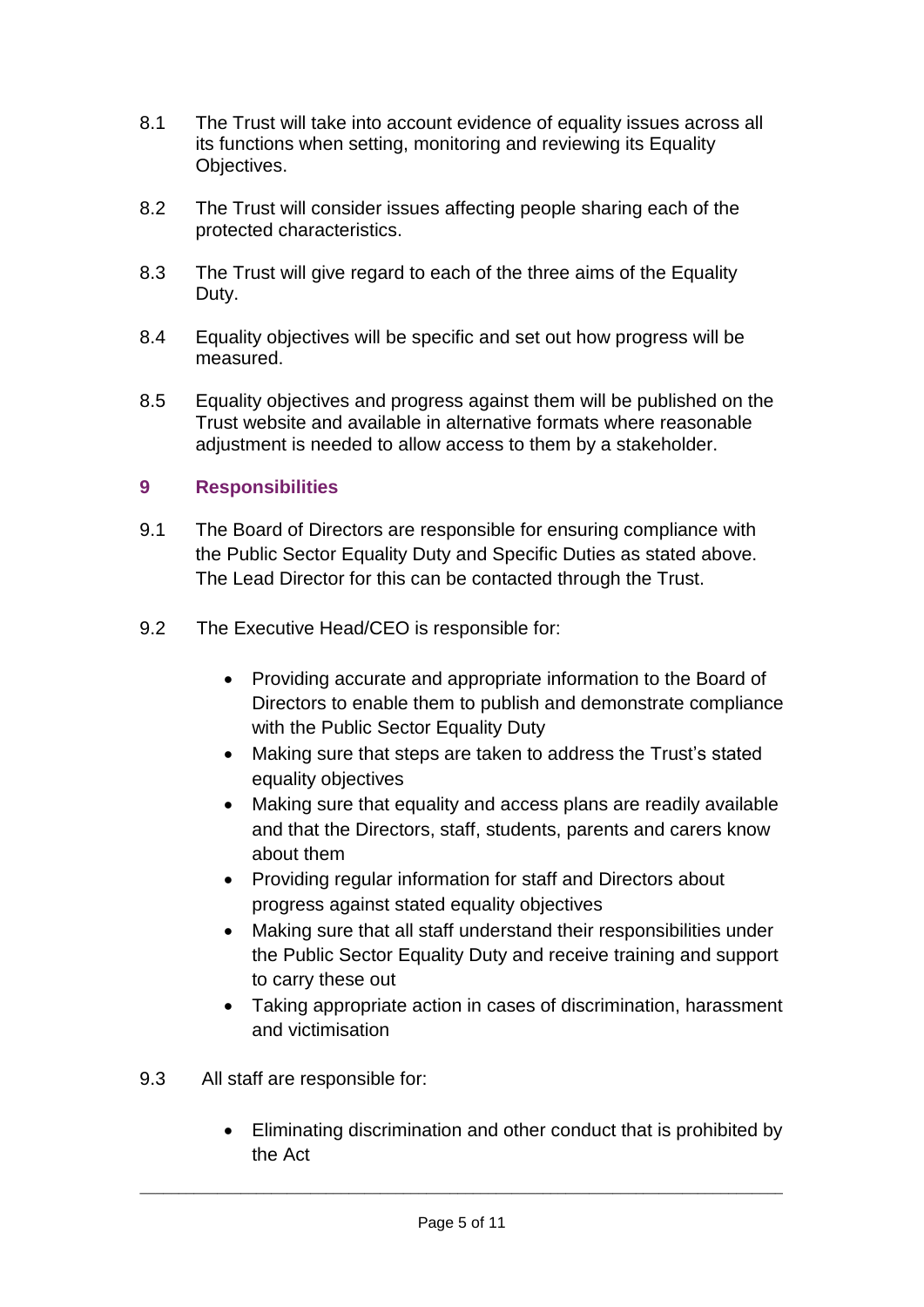- Advancing equality of opportunity between those who share a protected characteristic and those who do not share it
- Fostering good relations across all characteristics between those who share a protected characteristic and those who do not share it
- Visitors and contactors are responsible for following this and other relevant policies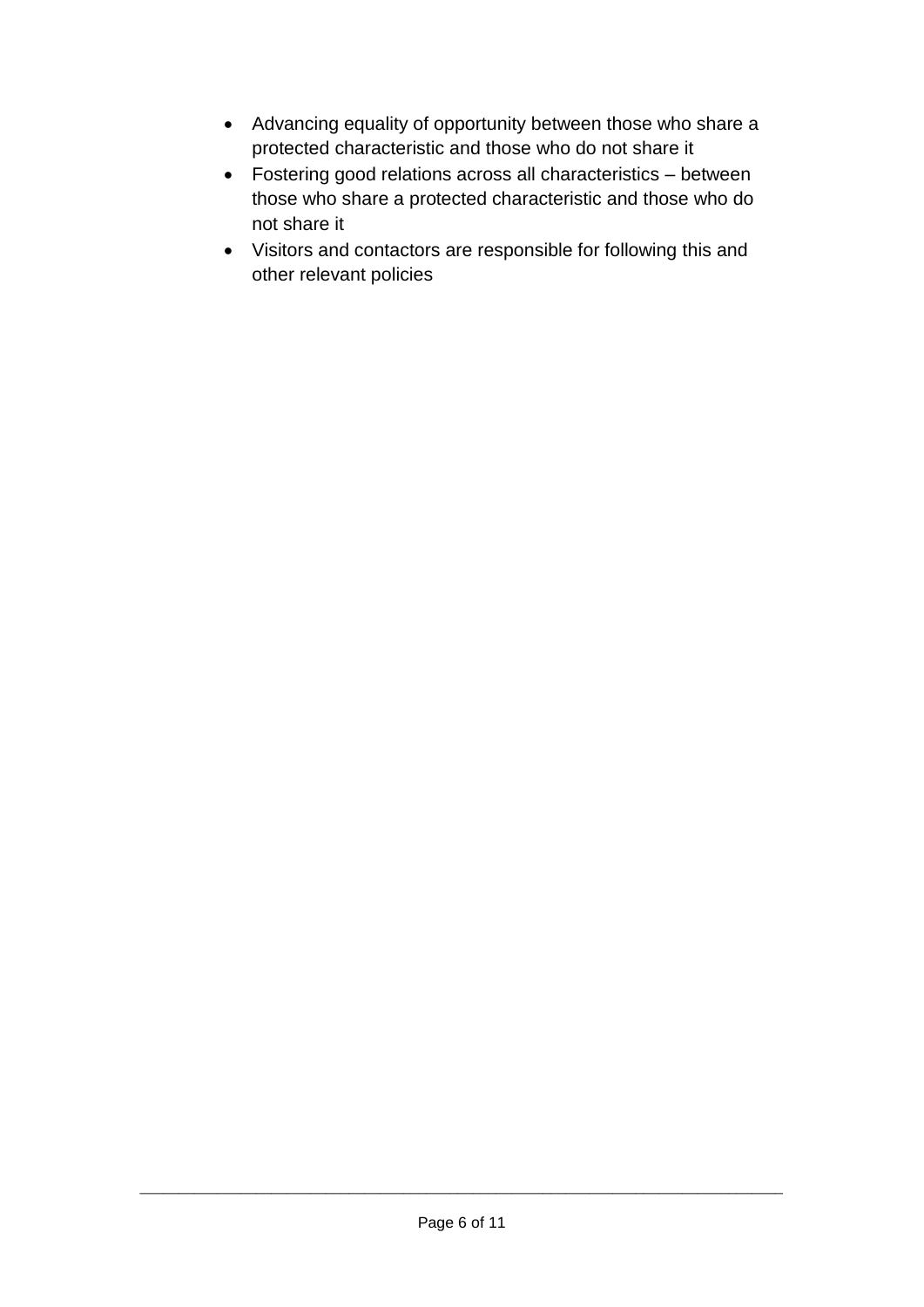# **Appendix 1**

### **1 The effect of Trust policy and practice on people who share a relevant protected characteristic**

1.1 Although there is a statutory duty to publish information about the effect of Trust policy and practice on service users and employees who share a relevant protected characteristic, we recognise that care must be taken to ensure that any information published cannot be used to identify individuals.

In respect of the Freedom of Information Act 2000 and the Data Protection Act 1998, analysis of sensitive information was undertaken by a senior member of the Trust staff and a synopsis passed to the stakeholders.

Information about the effect of Trust policy and practice on students who share a relevant protected characteristic was drawn from the following sources:

- Standards attained and progress made by different groups of students, compared with the standards and progress of all students nationally
- Standards attained and progress made by different groups of students, compared with different groups within the school
- Behaviour, bullying and harassment data\*
- Exclusions\*
- Persistent absenteeism, attendance and punctuality data for different groups of students\*
- Participation in extra-curricular and extended schools' activities\*
- Community engagement and community cohesion outcomes
- Parental/Carer involvement in school life (including attendance at open evenings)
- Student and parental questionnaires
- Complaints from students and parents/carers with different protected characteristics
- Engagement with stakeholder groups

\*this information was then benchmarked against national statistics (where available).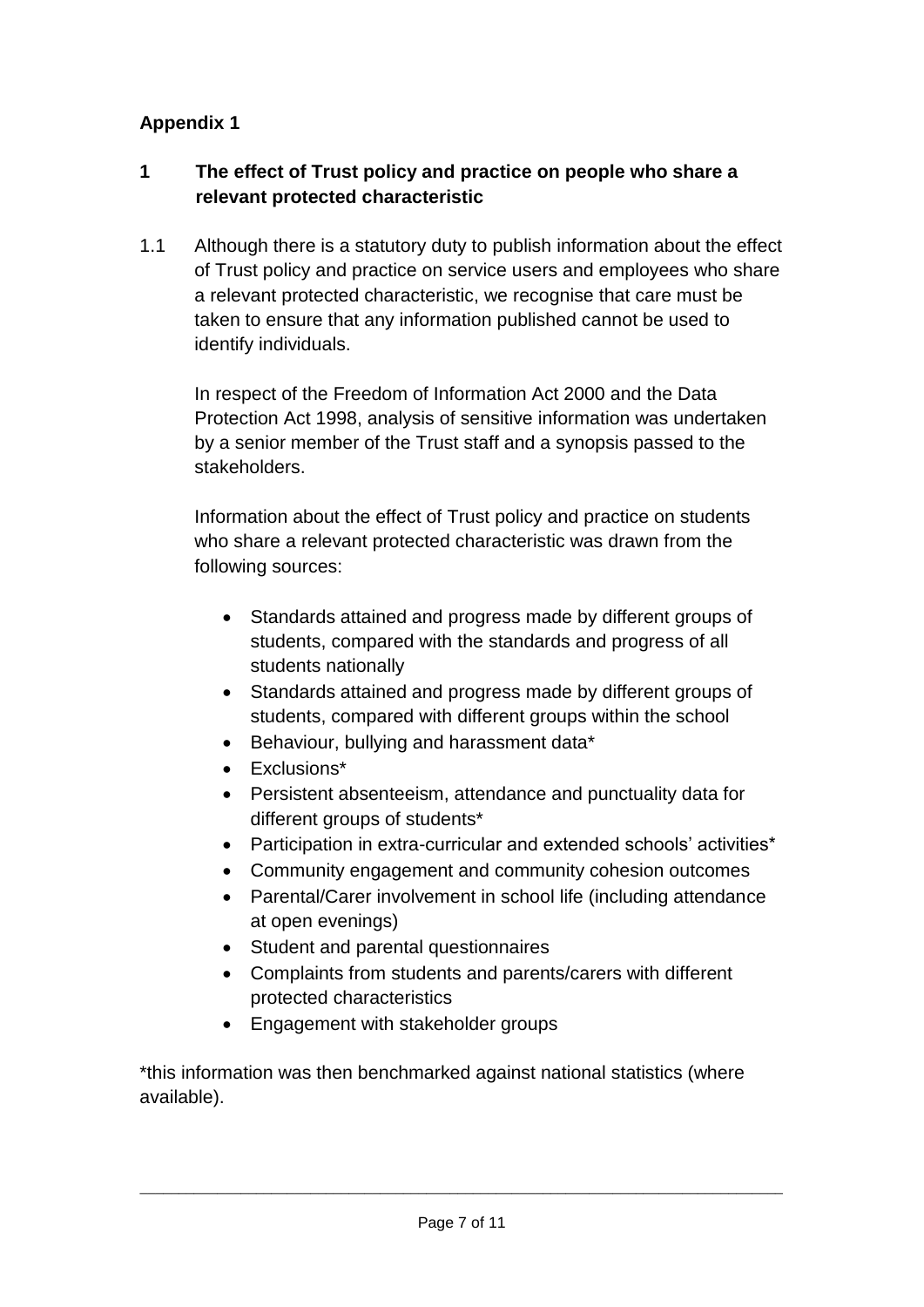- **2 Information about the effect of Trust policy and practice on employees who share a relevant protected characteristic was drawn from the following sources:**
	- Staff profile\*\*
	- Recruitment and retention rates for staff with different protected characteristics\*\*
	- Applications for flexible working and their outcomes for staff with different protected characteristics
	- Applications for learning and development opportunities and their outcomes for staff with different protected characteristics
	- Staff appraisal/performance management
	- Grievances and disciplinary issues for staff with different protected characteristics\*\*
	- Return to work of women on maternity leave
	- Return to work of disabled employees following sick leave relating to their disability

\*\*information regarding the protected characteristics of staff will be gathered on a voluntary and non-intrusive manner which does not infringe that staff member's right to privacy within the workplace.

### **3 Analysis of Information Gathered**

- 3.1 The purpose of gathering and analysing the information from the sources will be to provide answers to these two key questions which lie at the heart of the Public Sector Equality Duty:
	- Does the information indicate that any aspects of current policy and practice have a negative impact on one or more of the dimensions of equality?
	- Does the information indicate that any aspects of current policy and practice have a positive impact on equality?
	- This process will enable identification of the Academy's most significant equality challenges and successes
	- Equality Objectives will be formulated with reference and regard to this analysis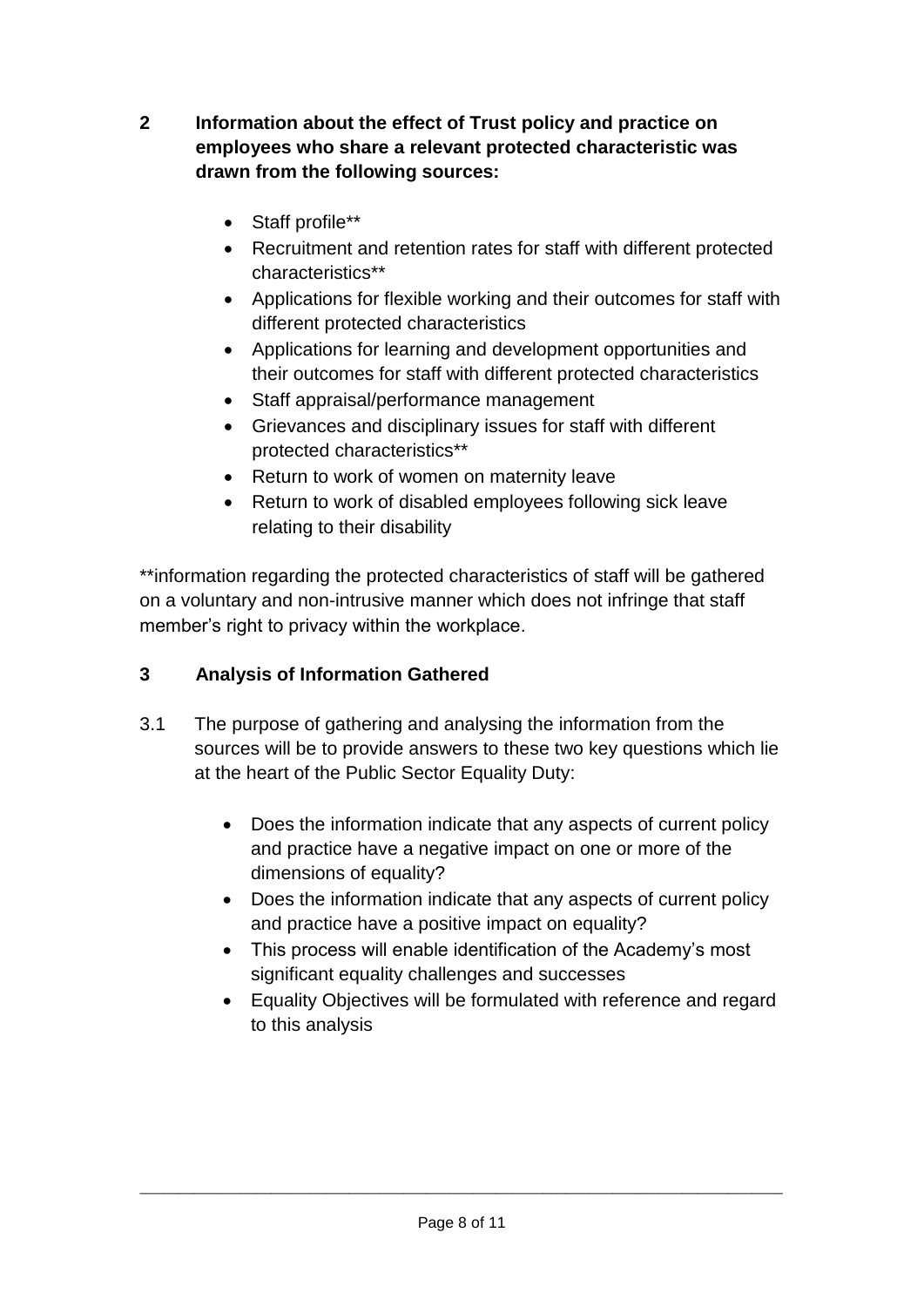# **4 The effect of Trust policy and practice on students, employees and stakeholders who share a relevant protected characteristic**

- 4.1 The information published and provided will be a short, evidenced account of our equality priorities and work, with an indication of key trends and issues.
- 4.2 The Trust is conscious of the fact that some information on protected characteristics is extremely sensitive.
- 4.3 In the case of sexual orientation and gender re-assignment status the Trust will use national statistics, research and stakeholder engagement to help us to identify priority equality issues instead.

# **5 Policy Development, Implementation and Review: Equality Analysis**

- 5.1 When developing, implementing or reviewing any policy, procedure or practice the Trust will consider the following questions in order to analyse the impact on equality:
	- Could or does this policy, procedure or practice have a negative impact on one or more of the dimensions of equality – namely, could it increase inequalities that already exist?
	- If so, how can we change or modify it, or minimise its impact, or justify it? (Direct discrimination is illegal and cannot be justified)
	- Could or does this policy, procedure or practice have the potential to have a positive impact on equality, by reducing and removing inequalities and barriers that already exist?
	- If so, how can we maximise this potential?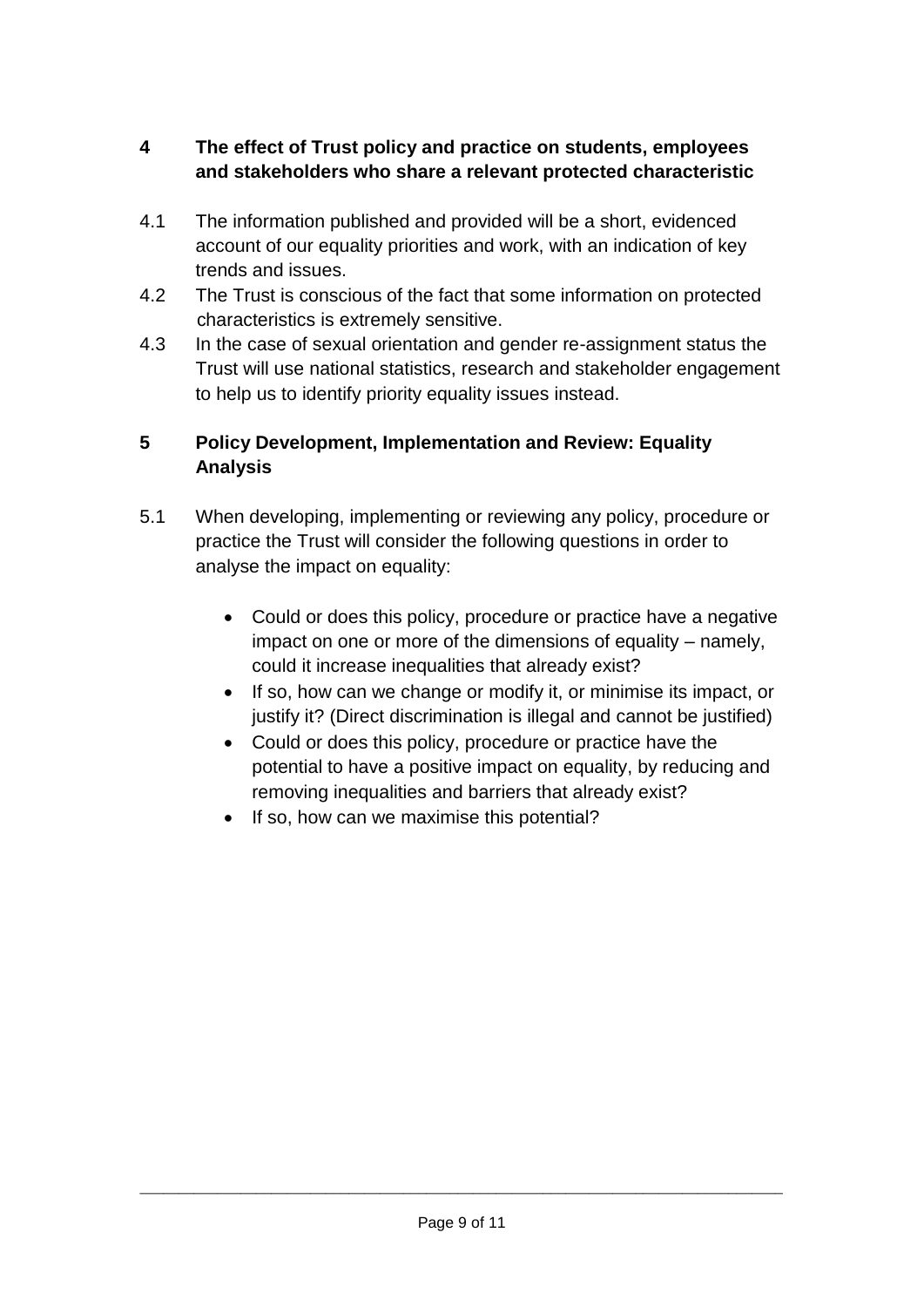# **Appendix B**

#### **Academy Equality Objectives 2016-2020**

The academy has a responsibility to work to improve relations between students and staff within all protected characteristics and no characteristic.

It has developed these equality objectives in order to work towards these aims and responsibilities.

|  | <b>Equality objective 1</b> |
|--|-----------------------------|
|--|-----------------------------|

Continue to foster good relations between LGBT students and others by eliminating homophobic bullying and language in the academy.

| <b>Outcomes</b>                                                                                                                                                                                                                                   | Measured by                                                                                                                                                                                                                                                                                                 |
|---------------------------------------------------------------------------------------------------------------------------------------------------------------------------------------------------------------------------------------------------|-------------------------------------------------------------------------------------------------------------------------------------------------------------------------------------------------------------------------------------------------------------------------------------------------------------|
| LGBT students feel safe, valued and able to<br>fully participate in the life of the academy<br>There are good relations between LGBT<br>and other student groups<br>Staff recognise and confidently challenge<br>homophobic bullying and language | Improved attendance, attainment and<br>participation of LGBT students<br>No reported incidences of homophobic<br>bullying and language<br>Staff and student evaluation questionnaires<br>indicate that policies and procedures to<br>eliminate homophobic bullying and language<br>in schools is successful |

| <b>Activity</b>                                                                                                                                                                                                                                                                                                                                                                                                                        | <b>Lead Officers</b>                                                                                                                                                       | <b>Progress Milestones</b>                                                                                                                                                                                                                                                                                                                                                                                                                                                                                                                                                                                                                                                                                                                                                                                                                                                                                                                                                                                                                                                                                             |
|----------------------------------------------------------------------------------------------------------------------------------------------------------------------------------------------------------------------------------------------------------------------------------------------------------------------------------------------------------------------------------------------------------------------------------------|----------------------------------------------------------------------------------------------------------------------------------------------------------------------------|------------------------------------------------------------------------------------------------------------------------------------------------------------------------------------------------------------------------------------------------------------------------------------------------------------------------------------------------------------------------------------------------------------------------------------------------------------------------------------------------------------------------------------------------------------------------------------------------------------------------------------------------------------------------------------------------------------------------------------------------------------------------------------------------------------------------------------------------------------------------------------------------------------------------------------------------------------------------------------------------------------------------------------------------------------------------------------------------------------------------|
| Ensure that the anti-<br>bullying policy explicitly<br>includes homophobic<br>bullying and language<br>Provide whole staff and<br>director training on<br>homophobic bullying<br>and language<br>Provide staff training<br>on how to respond to<br>homophobic bullying<br>and language<br>Ensure that the<br>academy has and uses<br>a range of teaching<br>materials that address<br>LGBT issues and<br>include different<br>families | <b>Assistant Head</b><br>$Teacher -$<br>Inclusion<br><b>Assistant Head</b><br>Teacher-<br>Discipline for<br>Learning<br><b>PSHE</b><br>Coordinator<br><b>Student Voice</b> | Homophobic bullying and Anti<br>$\bullet$<br>bullying working group established<br>by the student voice and in line with<br>the Healthy Minds programme in<br>place for July 2016<br>All staff have received training on<br>how to respond to homophobic<br>bullying and language through<br>Equality and Diversity training in<br>October 2016<br>Develop a specific identification for<br>$\bullet$<br>homophobic and other forms of<br>bullying on the DFL system -<br>completed September 2016<br>All staff, students, parents/carers<br>$\bullet$<br>and directors are aware of anti-<br>homophobic bullying policy and<br>procedures<br>Reviews of key policies include<br>reference to homophobic bullying.<br>Anti-homophobic bullying within the<br>$\bullet$<br>anti-bullying policy and procedures<br>are included in the staff handbook,<br>on the academy website and<br>publications and are an integral part<br>of new staff induction and CPD<br>[Revised in July 2015.]<br>Assemblies are used to address<br>homophobic bullying and LGB<br>issues in association with work by<br>the student council |